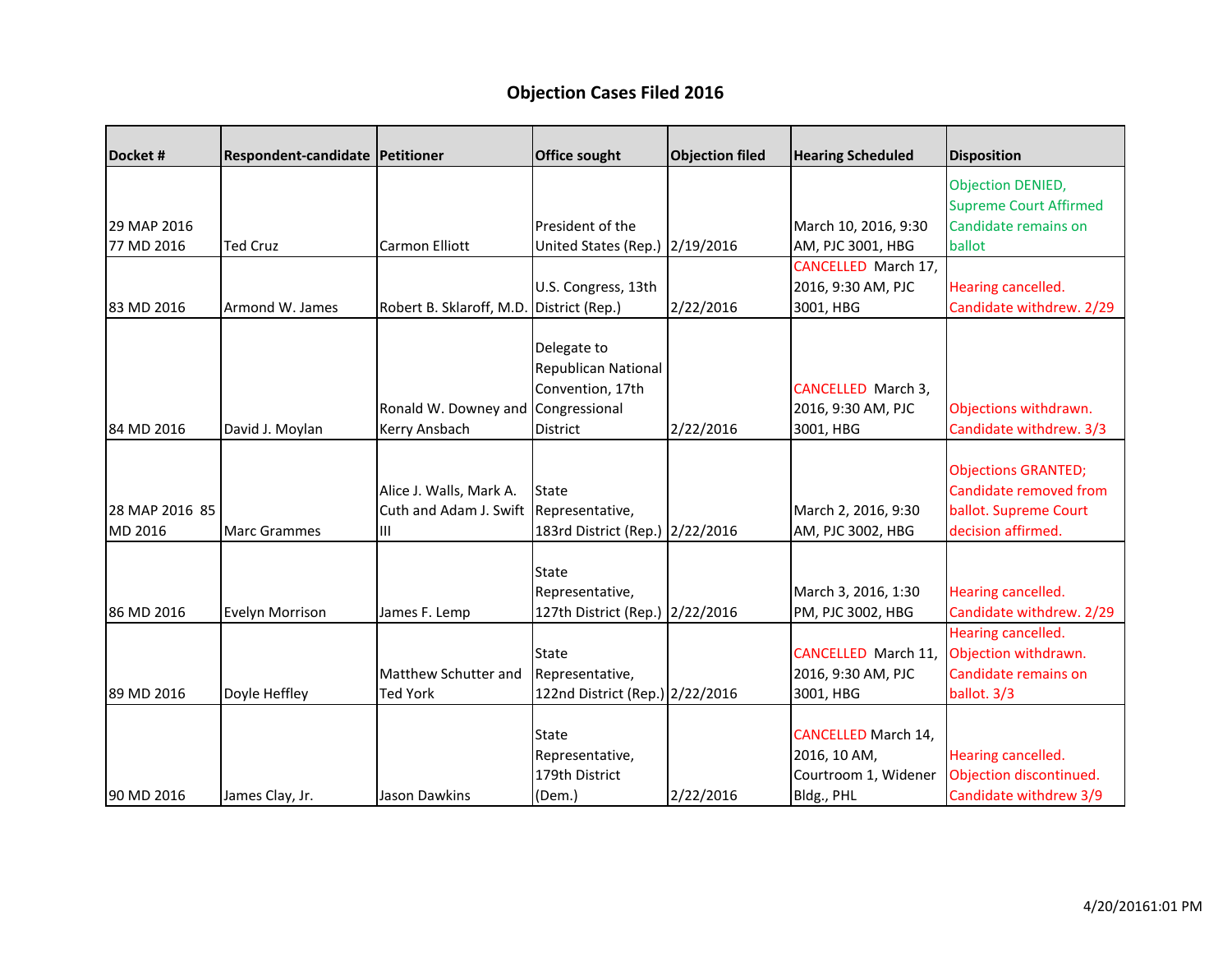| Docket#    | <b>Respondent-candidate Petitioner</b> |                                                 | Office sought                                                                             | <b>Objection filed</b> | <b>Hearing Scheduled</b>                                                            | <b>Disposition</b>                                                                     |
|------------|----------------------------------------|-------------------------------------------------|-------------------------------------------------------------------------------------------|------------------------|-------------------------------------------------------------------------------------|----------------------------------------------------------------------------------------|
| 91 MD 2016 | Ivan Soltero                           | <b>Michael Cibik</b>                            | Delegate to<br>Republican National<br>Convention, 1st<br>Congressional<br>District        | 2/22/2016              | CANCELLED March 4,<br>2016, 1:30 PM,<br>Courtroom 1, Widener<br>Bldg., PHL          | Ojections withdrawn.<br>Candidate withdrew. 3/2                                        |
| 92 MD 2016 | Christopher Arentz                     | <b>Michael Cibik</b>                            | Delegate to<br>Republican National<br>Convention, 1st<br>Congressional<br><b>District</b> | 2/22/2016              | CANCELLED March 4,<br>2016, 9:30 AM,<br>Courtroom 1, Widener<br>Bldg., PHL          | Hearing cancelled.<br>Candidate withdrew. 3/2                                          |
| 93 MD 2016 | Donnell Lamar Jones                    | <b>Nathaniel Millhouse</b><br>and Gregory Brown | State<br>Representative,<br>195th District<br>(Dem.)                                      | 2/22/2016              | March 10, 2016, 9:30<br>AM, Courtroom 1,<br>Widener Bldg., PHL                      | Objection granted.<br>Candidate removed from<br>ballot                                 |
| 94 MD 2016 | Brian K. Sims                          | Walter Spencer and<br>Sunanda Ghosh             | <b>State</b><br>Representative,<br>182nd District<br>(Dem.)                               | 2/23/2016              | <b>CANCELLED March 23,</b><br>2016, 10:00 AM,<br>Courtroom 2, Widener<br>Bldg., PHL | Hearing cancelled.<br>Objector discontinued<br>3/21/16 Candidate remains<br>on ballot. |
| 95 MD 2016 | James Williams                         | Andrew Gentsch and<br>Walter F. Vogler, Jr.     | Delegate to<br>Republican National<br>Convention, 2nd<br>Congressional<br>District        | 2/23/2016              | <b>CANCELLED</b> March 3,<br>2016, 9:30 AM,<br>Courtroom 1, Widener<br>Bldg., PHL   | Objections dismissed as<br>moot; Candidate<br>withdrew. 2/29                           |
| 96 MD 2016 | Aaron J. Cohen                         | Andrew Gentsch and<br>Walter F. Vogler, Jr.     | Delegate to<br>Republican National<br>Convention, 2nd<br>Congressional<br>District        | 2/23/2016              | CANCELLED March 3,<br>2016, 1:30 PM,<br>Courtroom 1, Widener<br>Bldg., PHL          | Hearing cancelled.<br>Objections withdrawn. 3/3                                        |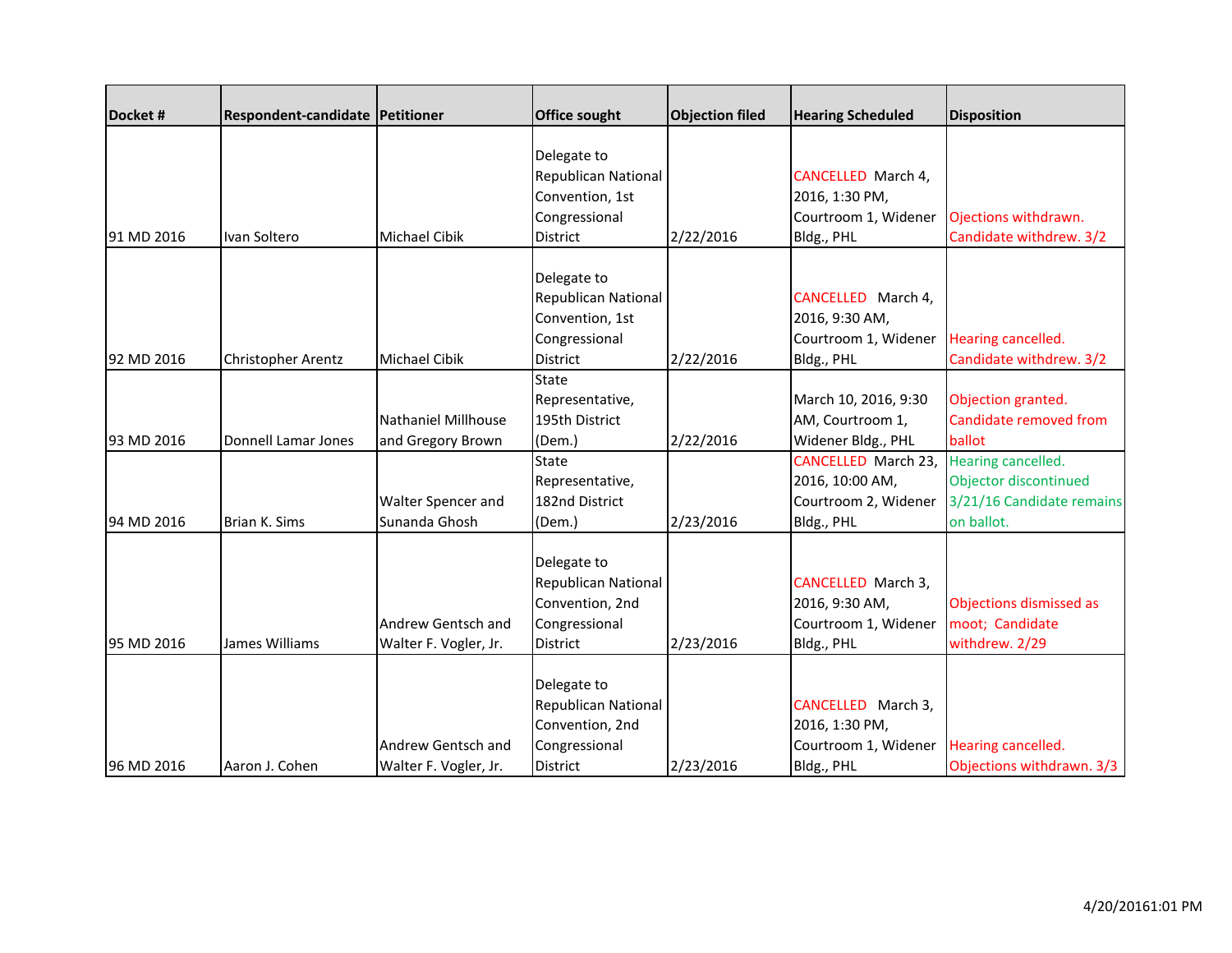| Docket#        | Respondent-candidate Petitioner |                           | <b>Office sought</b> | <b>Objection filed</b> | <b>Hearing Scheduled</b>                   | <b>Disposition</b>        |
|----------------|---------------------------------|---------------------------|----------------------|------------------------|--------------------------------------------|---------------------------|
|                |                                 |                           |                      |                        |                                            |                           |
|                |                                 |                           |                      |                        |                                            | Objection denied.         |
|                |                                 |                           | <b>State</b>         |                        |                                            | Candidate remains on      |
|                |                                 |                           | Representative,      |                        | March 15, 2016, 9:30                       | ballot. 3/15. Supreme     |
| 12 EAP 2016 97 |                                 |                           | 192nd District       |                        | AM, Courtroom 1,                           | Court affirmed. Candidate |
| MD 2016        | Jess Johnson                    | Morgan Cephas             | (Dem.)               | 2/22/2016              | Widener Bldg., PHL                         | remains on ballow 4/8     |
|                |                                 | Carole King, Albert       |                      |                        | March 18, 2016, 9:30                       | Objection dismissed.      |
|                |                                 | Fencik, Jr., and Janice   | State Senator, 37th  |                        | AM, Courtroom 1, 1700 Candidate remains on |                           |
| 98 MD 2016     | Ed Eichenlaub                   | Cmar                      | District (Dem.)      | 2/23/2016              | Frick Bldg., PIT                           | ballot. 3/22/16           |
|                |                                 |                           |                      |                        | <b>CANCELLED</b> March 16,                 |                           |
|                |                                 |                           | <b>State</b>         |                        | 2016, 9:30 AM,                             |                           |
|                |                                 |                           | Representative,      |                        | Courtroom 1, 1700                          | Objections withdrawn.     |
| 99 MD 2016     | Aerion Abney                    | Jake Wheatley, Jr.        | 19th District (Dem.) | 2/23/2016              | Frick Bldg., PIT                           | Candidate withdrew. 3/4   |
|                |                                 |                           | <b>State</b>         |                        |                                            |                           |
|                |                                 |                           | Representative,      |                        | March 16, 2016, 9:30                       | Objections denied.        |
|                |                                 | Cathy Bishop, Toni M.     | 164th District       |                        | AM, Courtroom 2,                           | Candidate remains on      |
| 101 MD 2016    | Sekela Coles                    | Smiley and Susan Dunn     | (Dem.)               | 2/23/2016              | Widener Bldg., PHL                         | ballot.                   |
|                |                                 |                           |                      |                        |                                            |                           |
|                |                                 | Gaetano Piccrilli,        |                      |                        | March 21, 2016, 10                         | Supreme Court Reversed,   |
|                |                                 | Michael Weiss and         | State Senator, 1st   |                        | AM, Courtroom 1,                           | Candidate put back on     |
| 102 MD 2016    | John H. Morley, Jr.             | Karen Greenberg           | District (Dem.)      | 2/23/2016              | Widener Bldg., PHL                         | ballot. 4/19/16           |
|                |                                 |                           |                      |                        |                                            |                           |
|                |                                 |                           |                      |                        | <b>CANCELLED March 15,</b>                 | <b>Hearing Cancelled.</b> |
|                |                                 |                           | <b>State</b>         |                        | 2016, 9:30 AM,                             | Objection discontinued.   |
|                |                                 |                           | Representative,      |                        | Courtroom 1, 1700                          | Candidate remains on      |
| 103 MD 2016    | Jake Wheatley                   | Jessica Z. Wolfe          | 19th District (Dem.) | 2/23/2016              | Frick Bldg., PIT                           | ballot. 3/11              |
|                |                                 |                           |                      |                        |                                            | Objections granted by     |
|                |                                 | Donna Price, Doris        |                      |                        | March 10, 2016, 9:30                       | agreement of parties;     |
|                |                                 | Sanders and Le Shae A.    | State Senator, 3rd   |                        | AM, Courtroom 2,                           | Candidate removed from    |
| 104 MD 2016    | Deshawnda Williams              | Hudson                    | District (Dem.)      | 2/23/2016              | Widener Bldg., PHL                         | ballot                    |
|                |                                 | Andrea Nevin Lynch,       |                      |                        |                                            |                           |
|                |                                 | Lani F. Frank and         |                      |                        |                                            |                           |
|                |                                 | <b>Stephanie Phillips</b> | U.S. Congress, 6th   |                        | March 29, 2016, 9:30                       |                           |
| 105 MD 2016    | Lindy Li                        | Markstein                 | District (Dem.)      | 2/23/2016              | AM, PJC 3002, HBG                          | Candidate withdrew 4/1    |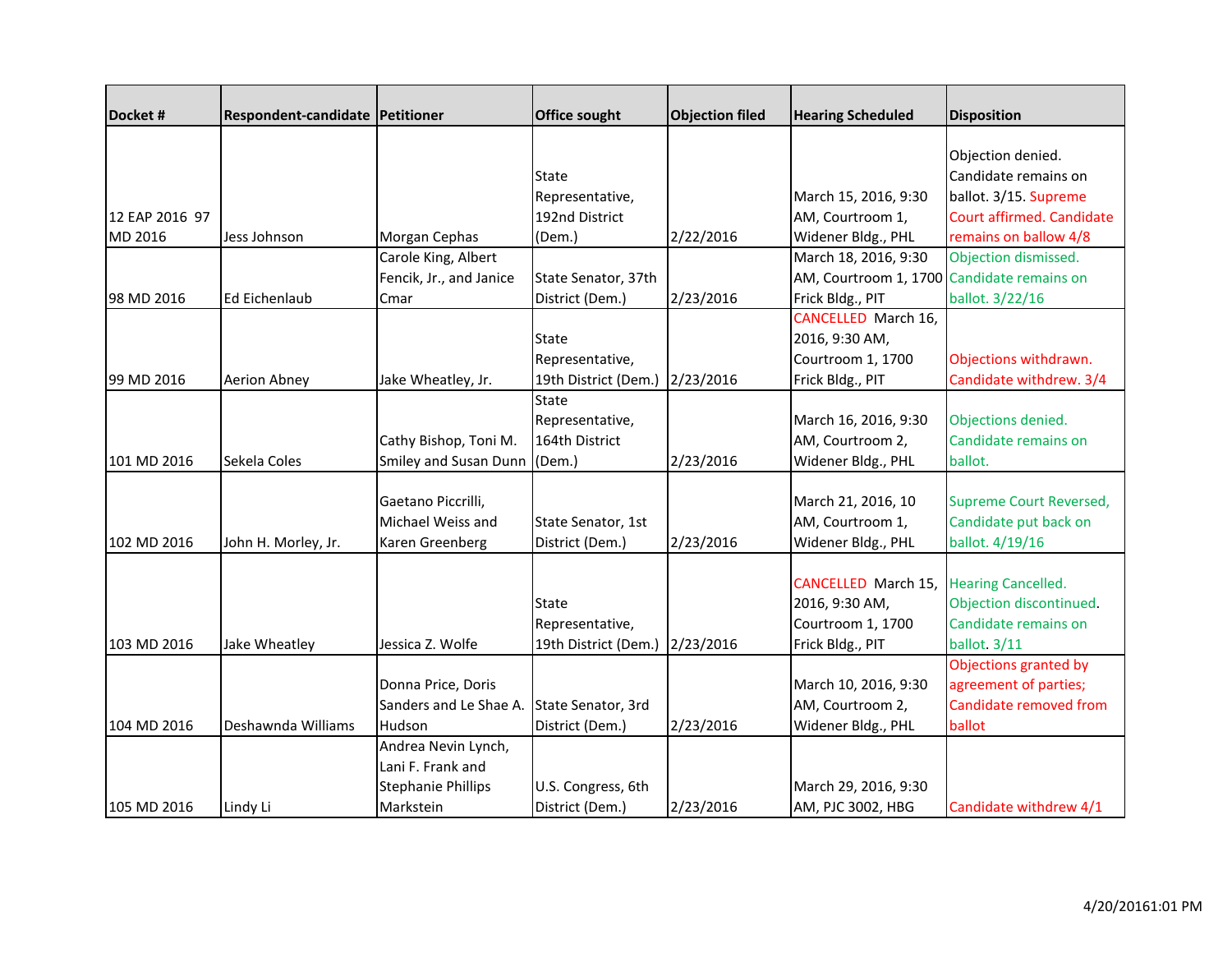| Docket#     | Respondent-candidate Petitioner |                                        | Office sought                  | <b>Objection filed</b> | <b>Hearing Scheduled</b>                 | <b>Disposition</b>         |
|-------------|---------------------------------|----------------------------------------|--------------------------------|------------------------|------------------------------------------|----------------------------|
|             |                                 |                                        |                                |                        | March 29, 2016, 9:00                     |                            |
|             |                                 |                                        | State Senator, 35th            |                        | AM, Courtroom 1, 1700 Hearing cancelled. |                            |
| 106 MD 2016 | Gerald S. Carnicella            | Jacalyn Logue                          | District (Dem.)                | 2/23/2016              | Frick Bldg., PIT                         | Objection discontinued.    |
|             |                                 |                                        |                                |                        | CANCELLED March 3,                       |                            |
|             |                                 | Stephanie Lahnstein                    | U.S. Congress, 4th             |                        | 2016, 9:30 AM, PJC                       | Hearing cancelled.         |
| 107 MD 2016 | Joshua Burkholder               | and Deborah Recker                     | District (Dem.)                | 2/23/2016              | 3002, HBG                                | Candidate withdrew. 2/29   |
|             |                                 |                                        | <b>State</b>                   |                        |                                          |                            |
|             |                                 |                                        | Representative,                |                        |                                          | Objections denied.         |
|             |                                 | Bryan Price and                        | 122nd District                 |                        | March 11, 2016, 1:00                     | Candidate remains on       |
| 108 MD 2016 | Neil Makhija                    | Michael Spairana, Jr.                  | (Dem.)                         | 2/23/2016              | PM, PJC 3002, HBG                        | ballot.                    |
|             |                                 |                                        |                                |                        | CANCELLED March 14,                      |                            |
|             |                                 |                                        | State                          |                        | 2016, 10 AM,                             |                            |
|             |                                 | Mary Ellen Dickson and Representative, |                                |                        | Courtroom 1, 1700                        | Hearing cancelled.         |
| 109 MD 2016 | Raymond Linsenmayer             | <b>Thomas David Culley</b>             | 30th District (Dem.) 2/23/2016 |                        | Frick Bldg., PIT                         | Candidate withdrew. 3/9    |
|             |                                 |                                        | State                          |                        |                                          |                            |
|             |                                 |                                        | Representative,                |                        | March 22, 2016, 1:30                     |                            |
|             |                                 | Sarah Lewis and                        | 195th District                 |                        | PM, Courtroom 2,                         | Objections dismissed as    |
| 110 MD 2016 | Donnell Jones                   | Rhonda Kennedy                         | (Dem.)                         | 2/23/2016              | Widener Bldg., PHL                       | MOOT (93 MD 2016)          |
|             |                                 |                                        |                                |                        |                                          |                            |
|             |                                 |                                        | State                          |                        |                                          | Objection denied.          |
|             |                                 | Robert G. Branstetter                  | Representative,                |                        | March 4, 2016, 9:30                      | Candidate remains on       |
| 111 MD 2016 | Michael S. Travis               | and Alan L. Bolyard                    | 87th District (Rep.)           | 2/23/2016              | AM, PJC 3002, HBG                        | ballot. 3/15               |
|             |                                 |                                        |                                |                        |                                          | Objections denied.         |
|             |                                 |                                        |                                |                        |                                          | Candidate remains on       |
|             |                                 |                                        |                                |                        | March 17, 2016, 9:30                     | ballot. Supreme Court      |
| 33 MAP 2016 |                                 | Pamela Gabell and                      | U.S. Congress, 2nd             |                        | AM, Courtroom 2,                         | Affirms, candidate remains |
| 112 MD 2016 | Brian A. Gordon                 | John Packard                           | District (Dem.)                | 2/23/2016              | Widener Bldg., PHL                       | on ballot.                 |
|             |                                 |                                        |                                |                        |                                          | Hearing cancelled.         |
|             |                                 |                                        | State                          |                        |                                          | Objection granted.         |
|             |                                 | Robert W. Miller and                   | Representative, 91st           |                        | March 4, 2016, 1:30                      | Candidate removed from     |
| 113 MD 2016 | Kurt A. Holland                 | Nadine Devine                          | District (Rep.)                | 2/23/2016              | PM, PJC 3002, HBG                        | ballot. 3/7                |
|             |                                 |                                        |                                |                        |                                          |                            |
|             |                                 | James L. Farr, Allen                   | State                          |                        | March 14, 2016, 1:30                     | <b>Objections Granted;</b> |
|             |                                 | McIntosh and Burt                      | Representative,                |                        | PM, Courtroom 1, 1700                    | Candidate removed from     |
| 114 MD 2016 | Benjamin J. Chase               | Alexander                              | 65th District (Rep.)           | 2/23/2016              | Frick Bldg., PIT                         | the ballot                 |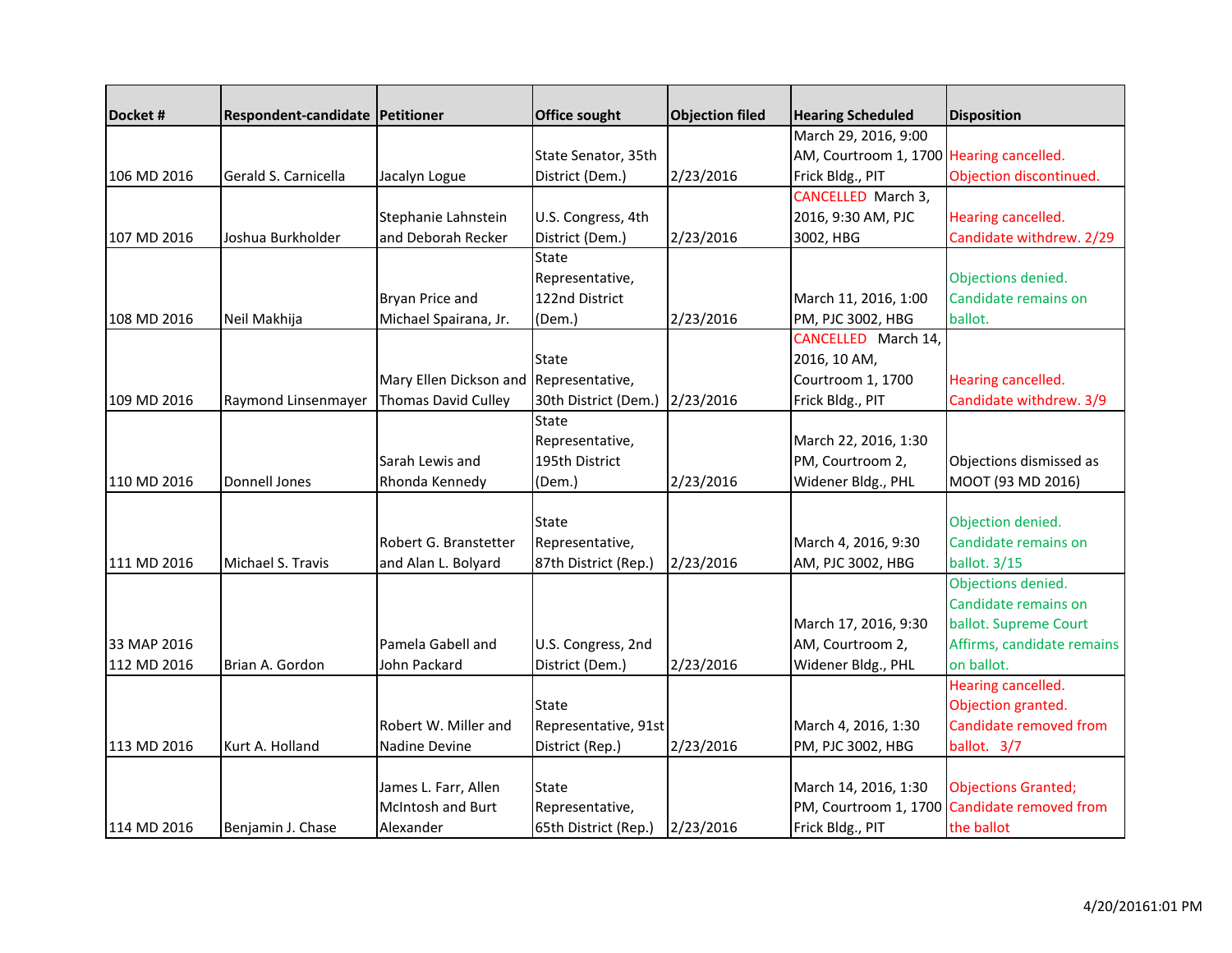| Docket#         | Respondent-candidate Petitioner |                                           | Office sought        | <b>Objection filed</b> | <b>Hearing Scheduled</b>                 | <b>Disposition</b>         |
|-----------------|---------------------------------|-------------------------------------------|----------------------|------------------------|------------------------------------------|----------------------------|
|                 |                                 |                                           | <b>State</b>         |                        |                                          |                            |
|                 |                                 |                                           | Representative,      |                        | CANCELLED March 3,                       |                            |
|                 |                                 | Sean K. Moyer and Carl 187th District     |                      |                        | 2016, 1:30 PM, PJC                       | Hearing cancelled.         |
| 115 MD 2016     | <b>Steve George</b>             | W. Givler II                              | (Dem.)               | 2/23/2016              | 3001, HBG                                | Candidate withdrew. 3/3    |
|                 |                                 |                                           |                      |                        |                                          | Objections denied.         |
|                 |                                 |                                           | <b>State</b>         |                        | <b>CANCELLED March 23,</b>               | Candidate remains on       |
|                 |                                 |                                           | Representative,      |                        | 2016, 9:30 AM,                           | ballot. Supreme Court      |
| 11 EAP 2016 116 |                                 |                                           | 202nd District       |                        | Courtroom 2, Widener                     | affirms, candidate remains |
| MD 2016         | Jared Solomon                   | Mark Cohen                                | (Dem.)               | 2/23/2016              | Bldg., PHL                               | on ballot 4/5              |
|                 |                                 |                                           | State                |                        |                                          |                            |
|                 |                                 |                                           | Representative,      |                        | March 15, 2016, 10:00                    | Objections denied.         |
|                 |                                 | Alfred Achtert and                        | 164th District       |                        | AM, Courtroom 2,                         | Candidate remains on       |
| 117 MD 2016     | Margo Davidson                  | Laura Wentz                               | (Dem.)               | 2/23/2016              | Widener Bldg., PHL                       | ballot.                    |
|                 |                                 |                                           |                      |                        |                                          | Candidate allowed to       |
|                 |                                 |                                           | State                |                        |                                          | amend petitions.           |
|                 |                                 |                                           | Representative,      |                        | March 9, 2016, 9:30                      | Candidate remains on       |
| 118 MD 2016     | Pete Starr                      | <b>Wendy Griswold</b>                     | 79th District (Rep.) | 2/23/2016              | AM, PJC 3001, HBG                        | ballot. 3/11               |
|                 |                                 |                                           |                      |                        |                                          |                            |
|                 |                                 |                                           | <b>State</b>         |                        | March 22, 2016, 9:30                     |                            |
|                 |                                 |                                           | Representative,      |                        | AM, Courtroom 1, 1700 Hearing cancelled. |                            |
| 119 MD 2016     | Jerome T. Cypher                | Krista A. Keuper                          | 48th District (Rep.) | 2/23/2016              | Frick Bldg., PIT                         | Candidate withdrew. 2/26   |
|                 |                                 | Carole Palmquist,                         |                      |                        |                                          |                            |
|                 |                                 | Charlotte E. Babyak,                      |                      |                        |                                          |                            |
|                 |                                 | Edward G. Babyak,                         |                      |                        |                                          |                            |
|                 |                                 | Gretchen D. Bazala,                       |                      |                        |                                          |                            |
|                 |                                 | Alexander D. Foster,                      |                      |                        |                                          |                            |
|                 |                                 | Deborah J. Foster,                        | <b>State</b>         |                        | March 15, 2016, 1:30                     | Objection granted.         |
|                 | Valian Fawn Walker-             | Kenneth I. Pitchford                      | Representative,      |                        | PM, Courtroom 1, 1700                    | Candidate removed from     |
| 120 MD 2016     | Montgomery                      | and Tom Rusu                              | 35th District (Rep.) | 2/23/2016              | Frick Bldg., PIT                         | ballot 3/17                |
|                 |                                 |                                           |                      |                        |                                          |                            |
|                 |                                 |                                           | <b>State</b>         |                        | March 16, 2016, 1:30                     | Objections granted.        |
|                 |                                 | Jeffrey L. Anesin Sr. and Representative, |                      |                        | PM, Courtroom 1, 1700                    | Candidate removed from     |
| 121 MD 2016     | Brian Weismantle                | Cynthia L. Ravenstahl                     | 20th District (Dem.) | 2/23/2016              | Frick Bldg., PIT                         | ballot.                    |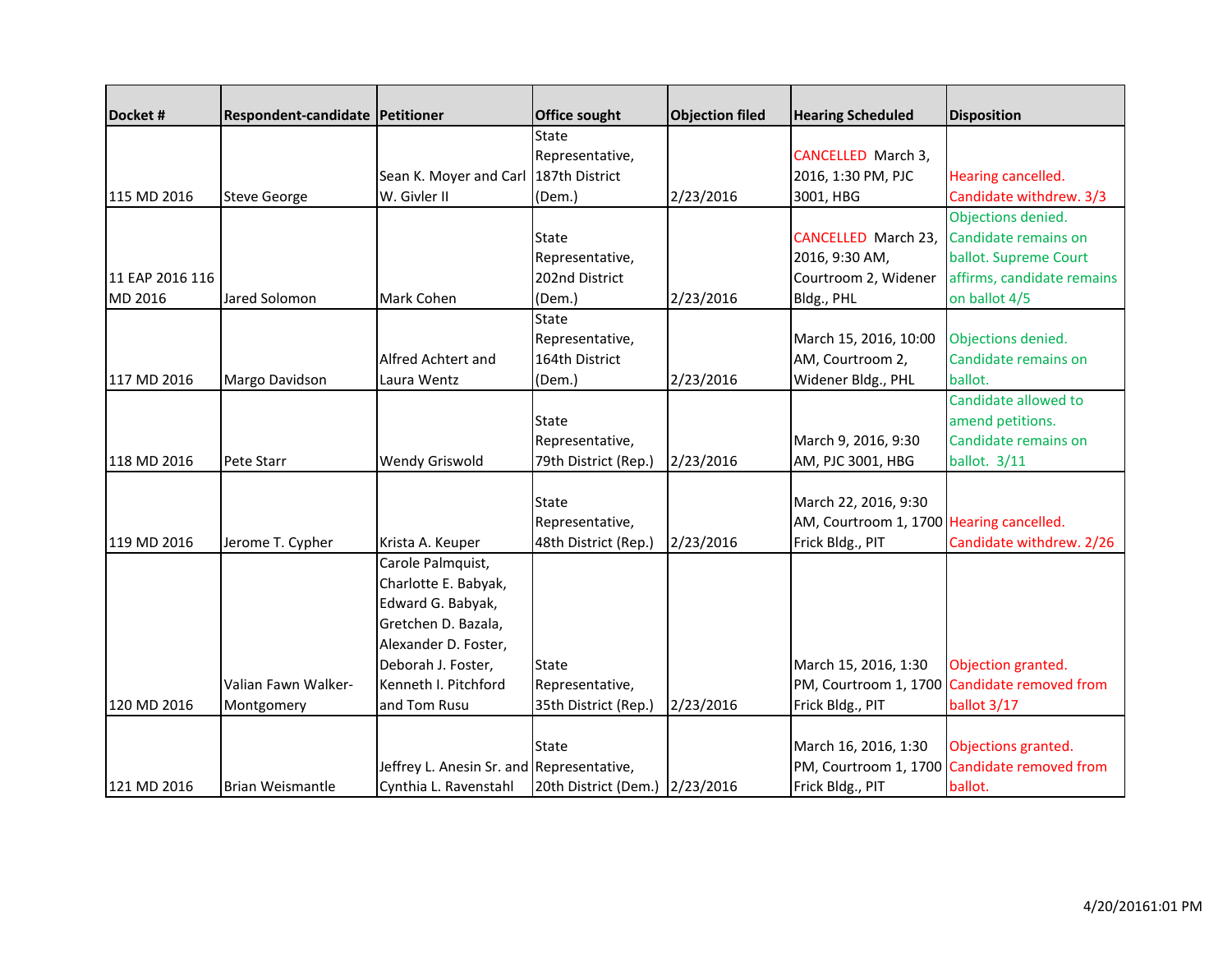| Docket#     | Respondent-candidate Petitioner |                                         | <b>Office sought</b>            | <b>Objection filed</b> | <b>Hearing Scheduled</b> | <b>Disposition</b>             |
|-------------|---------------------------------|-----------------------------------------|---------------------------------|------------------------|--------------------------|--------------------------------|
|             |                                 |                                         | <b>State</b>                    |                        |                          |                                |
|             |                                 |                                         | Representative,                 |                        | March 22, 2016, 9:30     | Objection denied.              |
|             |                                 | Michael T. Connor and                   | 182nd District                  |                        | AM, Courtroom 2,         | Candidate remains on           |
| 122 MD 2016 | Marni Snyder                    | <b>Andrew Allison</b>                   | (Dem.)                          | 2/23/2016              | Widener Bldg., PHL       | ballot. 3/22/16                |
|             |                                 |                                         |                                 |                        |                          |                                |
|             |                                 | Alice J. Wall, Mark A.                  | State                           |                        | CANCELLED March 10,      | Objections withdrawn.          |
|             |                                 | Cuth and Adam J. Swift, Representative, |                                 |                        | 2016, 9:30 AM, PJC       | Candidate remains on           |
| 123 MD 2016 | Zack Mako                       | Ш                                       | 183rd District (Rep.) 2/23/2016 |                        | 3002, HBG                | ballot.                        |
|             |                                 |                                         |                                 |                        |                          | Objection denied.              |
|             |                                 | James D. Karl and                       | State Senator, 31st             |                        | March 9, 2016, 9:30      | Candidate remains on           |
| 124 MD 2016 | <b>Scott Harper</b>             | Albert D. D'Agostino                    | District (Rep.)                 | 2/23/2016              | AM, PJC 3002, HBG        | ballot.                        |
|             |                                 |                                         | <b>State</b>                    |                        |                          |                                |
|             |                                 |                                         | Representative,                 |                        | April 4, 2016, 10:00     | Objection discontinued.        |
|             |                                 | Michael T. Connor and                   | 182nd District                  |                        | AM, Courtroom 2,         | Candidate remains on           |
| 125 MD 2016 | <b>Brian Sims</b>               | <b>Andrew Allison</b>                   | (Dem.)                          | 2/23/2016              | Widener Bldg., PHL       | ballot. 3/21/16                |
|             |                                 |                                         |                                 |                        |                          |                                |
|             |                                 |                                         |                                 |                        |                          |                                |
|             |                                 |                                         |                                 |                        | CANCELLED March 14,      | <b>Supreme Court Reversed,</b> |
|             |                                 |                                         |                                 |                        | 2016, 10 AM, PJC 3002,   | Candidate put back on          |
| 126 MD 2016 | Joseph Vodvarka                 | Joseph A. Sestak, Jr.                   | U.S. Senate                     | 2/23/2016              | <b>HBG</b>               | ballot. 4/19/16                |
|             |                                 |                                         | <b>State</b>                    |                        | CANCELLED March 16,      |                                |
|             |                                 |                                         | Representative,                 |                        | 2016, 9:30 AM,           | Secretary not served           |
|             |                                 |                                         | 179th District                  |                        | Courtroom 1, Widener     | Candidate remains on           |
| 127 MD 2016 | Jason Dawkins                   | James Clay, Jr.                         | (Dem.)                          | 2/23/2016              | Bldg., PHL               | ballot. 3/1                    |
|             |                                 |                                         |                                 |                        |                          |                                |
|             |                                 |                                         |                                 |                        | Reconvening March 28,    |                                |
|             |                                 |                                         |                                 |                        | 2016, 10:30 AM,          | Objection denied.              |
|             |                                 | James E. Swartz and                     | State Senator, 41st             |                        | Courtroom 1, 17th        | Candidate remains on           |
| 128 MD 2016 | Anthony DeLoreto                | Diane Emminger                          | District (Dem.)                 | 2/23/2016              | Floor Frick Bldg., PIT   | ballot.                        |
|             |                                 |                                         |                                 |                        |                          |                                |
|             |                                 |                                         | Delegate to                     |                        |                          |                                |
|             |                                 |                                         | Republican National             |                        | CANCELLED March 3,       |                                |
|             |                                 |                                         | Convention, 12th                |                        | 2016, 9:30 AM,           |                                |
|             |                                 |                                         | Congressional                   |                        | Courtroom 1, 1700        | Objection sustained.           |
| 129 MD 2016 | James Sandella                  | Stephen Schlauch                        | District                        | 2/23/2016              | Frick Bldg., PIT         | Candidate withdrew. 2/29       |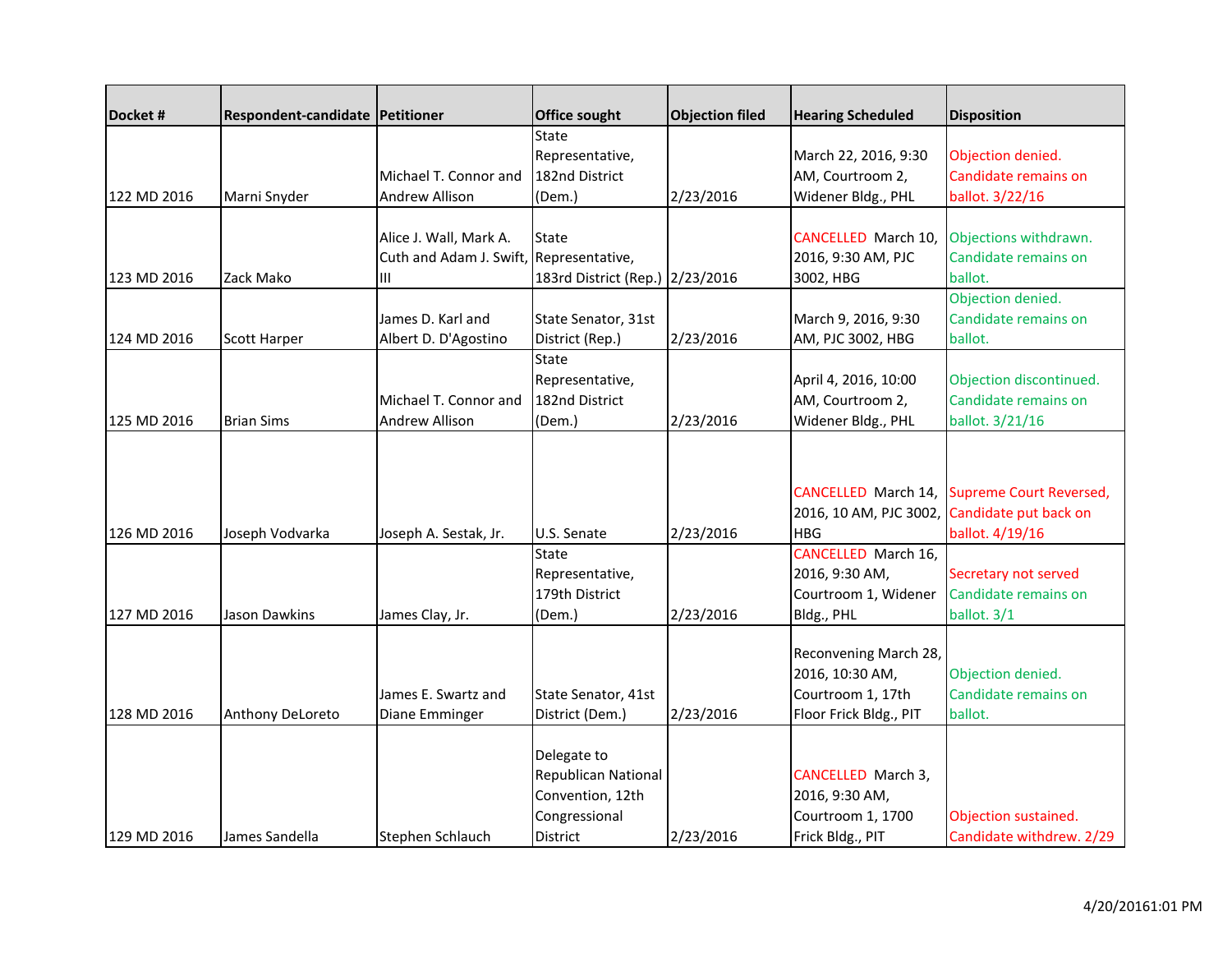| Docket #    | Respondent-candidate Petitioner      |                                        | <b>Office sought</b>            | <b>Objection filed</b> | <b>Hearing Scheduled</b>                   | <b>Disposition</b>       |
|-------------|--------------------------------------|----------------------------------------|---------------------------------|------------------------|--------------------------------------------|--------------------------|
|             |                                      |                                        |                                 |                        |                                            |                          |
|             |                                      |                                        |                                 |                        | <b>CANCELLED March 10,</b>                 | Secretary not served.    |
|             |                                      |                                        | President of the                |                        | 2016, 9:30 AM, PJC                         | Candidate remains on     |
| 130 MD 2016 | Rafael Edward Cruz                   | J. David Farrell                       | United States (Rep.) 2/23/2016  |                        | 3001, HBG                                  | ballot.                  |
|             |                                      |                                        |                                 |                        |                                            |                          |
|             |                                      |                                        | State                           |                        | March 23, 2016, 9:30                       | Hearing cancelled.       |
|             |                                      |                                        | Representative,                 |                        | AM, Courtroom 1, 1700 Candidate remains on |                          |
| 131 MD 2016 | Charles Mrlack, Jr.                  | James E. Manderino                     | 58th District (Dem.) 2/23/2016  |                        | Frick Bldg., PIT                           | ballot.                  |
|             |                                      |                                        |                                 |                        |                                            |                          |
|             |                                      | Dennis Sharkazy,                       | <b>State</b>                    |                        |                                            |                          |
|             |                                      | George Cowitch, David                  | Representative,                 |                        |                                            | Objection granted.       |
|             |                                      | Labib, Dave Derkits,                   | 183rd District                  |                        | March 2, 2016, 9:30                        | Candidate removed from   |
| 132 MD 2016 | Terri L. Powell                      | and Janet Yastrop                      | (Dem.)                          | 2/23/2016              | AM, PJC 3001, HBG                          | ballot. 3/22/16          |
|             |                                      |                                        |                                 |                        | <b>CANCELLED March 10,</b>                 |                          |
|             |                                      | Ida C. Pearsall, Patricia              | <b>State</b>                    |                        | 2016, 1:30 PM,                             |                          |
|             |                                      | Nickels and Grace C.                   | Representative,                 |                        | Courtroom 1, Widener                       | Hearing cancelled.       |
| 133 MD 2016 | Andrew R. Kreiling                   | Sanna                                  | 141st District (Rep.)           | 2/23/2016              | Bldg., PHL                                 | Candidate withdrew. 3/9  |
|             |                                      |                                        |                                 |                        | CANCELLED March 2,                         |                          |
|             |                                      | Alexander R. Reber and State Treasurer |                                 |                        | 2016, 1:30 PM, PJC                         | Hearing cancelled.       |
| 134 MD 2016 | Albert Baker Knoll                   | Michael Golovich                       | (Dem.)                          | 2/23/2016              | 3001, HBG                                  | Candidate withdrew. 2/29 |
|             |                                      |                                        |                                 |                        |                                            |                          |
|             |                                      | Thomas E. Hendricks,                   | <b>State</b>                    |                        | <b>CANCELLED March 14,</b>                 |                          |
|             |                                      | Nestor A. Tatis and                    | Representative,                 |                        | 2016, 10:00 AM, PJC                        | Hearing cancelled.       |
| 135 MD 2016 | Norberto E. Dominguez Peter Schweyer |                                        | 22nd District (Dem.) 2/23/2016  |                        | 3001, HBG                                  | Candidate withdrew. 3/3  |
|             |                                      |                                        |                                 |                        | CANCELLED March 11,                        |                          |
|             |                                      |                                        | <b>State</b>                    |                        | 2016, 9:30 AM,                             |                          |
|             |                                      | Monica Murphy and                      | Representative,                 |                        | Courtroom 1, Widener                       | Hearing cancelled.       |
| 136 MD 2016 | Gautam Patel                         | Colleen T. Beier                       | 104th District (Rep.) 2/23/2016 |                        | Bldg., PHL                                 | Candidate withdrew. 3/9  |
|             |                                      |                                        |                                 |                        |                                            |                          |
|             |                                      |                                        | <b>State</b>                    |                        | <b>CANCELLED March 18,</b>                 |                          |
|             |                                      |                                        | Representative,                 |                        | 2016, 9:30 AM, PJC                         | Hearing cancelled.       |
| 137 MD 2016 | <b>Bob McDonald</b>                  | James E. Manderino                     | 58th District (Dem.) 2/23/2016  |                        | 3001, HBG                                  | Candidate withdrew. 3/14 |
|             |                                      |                                        |                                 |                        |                                            |                          |
|             |                                      |                                        | <b>State</b>                    |                        | CANCELLED March 4,                         |                          |
|             |                                      | John Tighe and Roger                   | Representative,                 |                        | 2016, 9:30 AM, PJC                         | Hearing cancelled.       |
| 138 MD 2016 | John S. Kowalski                     | M. Edwards                             | 118th District (Rep.) 2/23/2016 |                        | 3001, HBG                                  | Candidate withdrew. 2/29 |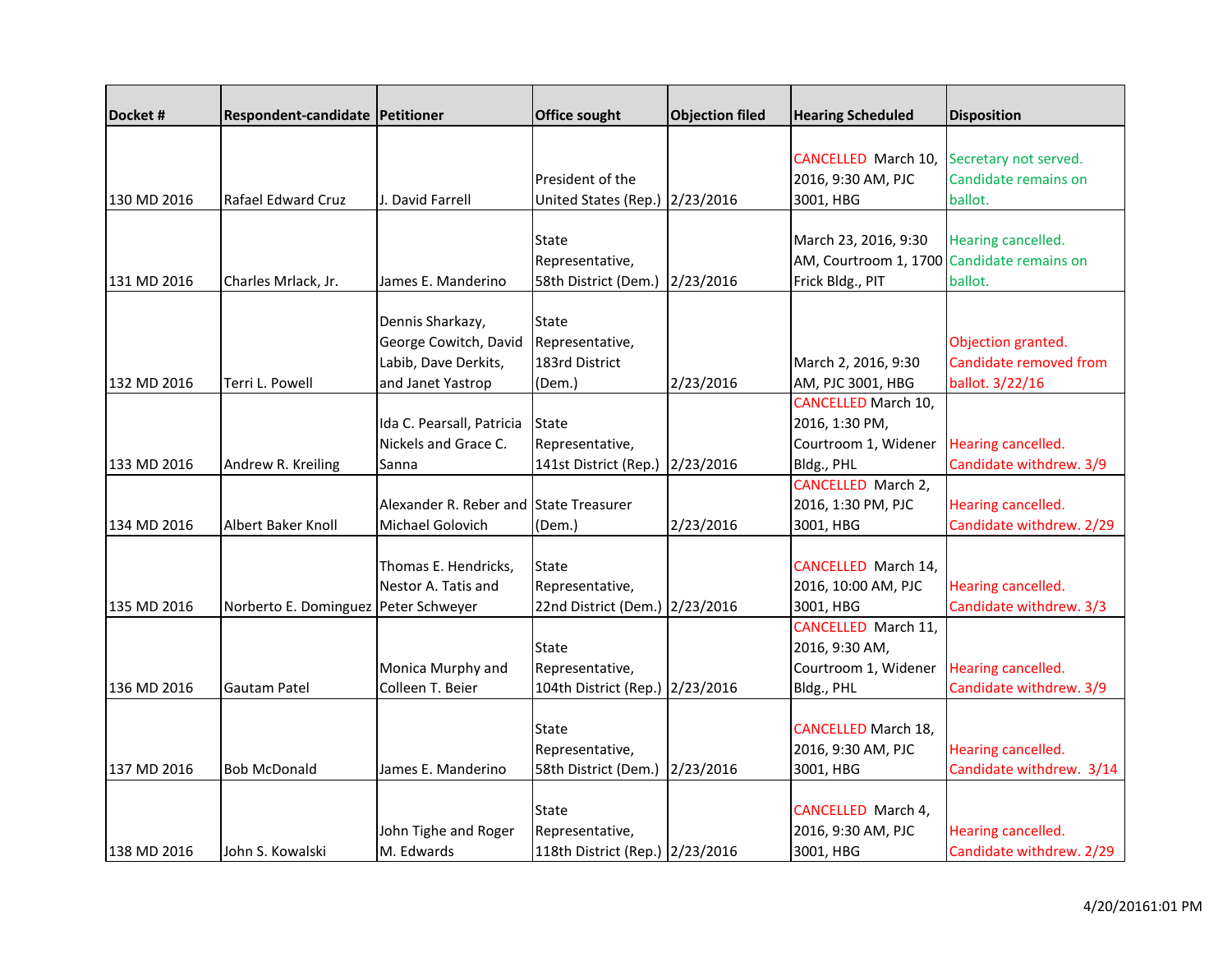| Docket#     | Respondent-candidate Petitioner |                         | Office sought                  | <b>Objection filed</b> | <b>Hearing Scheduled</b>   | <b>Disposition</b>          |
|-------------|---------------------------------|-------------------------|--------------------------------|------------------------|----------------------------|-----------------------------|
|             |                                 | Timothy C. Coy, Tannie  |                                |                        |                            |                             |
|             |                                 | J. Cullison, M. Marlene |                                |                        |                            |                             |
|             |                                 | Kanuck, Jeffrey E.      |                                |                        |                            | Hearing cancelled. Petition |
|             |                                 | McQuaid,                | State Senator, 15th            |                        | March 24, 2016, 9:30       | denied. Candidate remains   |
| 139 MD 2016 | Alvin Q. Taylor                 | and Todd Williams       | District (Dem.)                | 2/23/2016              | AM, PJC 3002, HBG          | on ballot.                  |
|             |                                 |                         |                                |                        |                            |                             |
|             |                                 |                         | Delegate to                    |                        |                            |                             |
|             |                                 |                         | Republican National            |                        | <b>CANCELLED March 3,</b>  |                             |
|             |                                 |                         | Convention, 14th               |                        | 2016, 9:30 AM,             |                             |
|             |                                 | Kaaren Amodeo and       | Congressional                  |                        | Courtroom 1, 1700          | Hearing cancelled.          |
| 140 MD 2016 | <b>Richard Finn</b>             | Denise Johnston         | <b>District</b>                | 2/23/2016              | Frick Bldg., PIT           | Candidate withdrew. 2/29    |
|             |                                 |                         | Delegate to                    |                        |                            |                             |
|             |                                 |                         | Republican National            |                        | CANCELLED March 4,         |                             |
|             |                                 |                         | Convention, 14th               |                        | 2016, 9:30 AM,             |                             |
|             |                                 | Kaaren Amodeo and       | Congressional                  |                        | Courtroom 1, 1700          | Hearing cancelled.          |
| 141 MD 2016 | <b>Andy Maul</b>                | Denise Johnston         | <b>District</b>                | 2/23/2016              | Frick Bldg., PIT           | Candidate withdrew. 3/2     |
|             |                                 |                         |                                |                        |                            |                             |
|             |                                 |                         | Delegate to                    |                        |                            |                             |
|             |                                 |                         | Republican National            |                        | <b>CANCELLED March 10,</b> |                             |
|             |                                 |                         | Convention, 14th               |                        | 2016, 1:30 PM,             |                             |
|             |                                 | Kaaren Amodeo and       | Congressional                  |                        | Courtroom 1, 1700          | Hearing cancelled.          |
| 142 MD 2016 | Melinda Edwards                 | Denise Johnston         | District                       | 2/23/2016              | Frick Bldg., PIT           | Candidate withdrew. 3/4     |
|             |                                 |                         |                                |                        |                            |                             |
|             |                                 |                         | <b>State</b>                   |                        |                            |                             |
|             |                                 | Shirley J. Fisher and   | Representative,                |                        | March 18, 2016, 9:30       | Hearing cancelled.          |
| 143 MD 2016 | <b>Bob McDonald</b>             | Thomas E. Spano, Jr.    | 58th District (Dem.) 2/23/2016 |                        | AM, PJC 3001, HBG          | Candidate withdrew. 3/14    |
|             |                                 |                         |                                |                        |                            |                             |
|             |                                 |                         | Delegate to                    |                        |                            |                             |
|             |                                 |                         | Republican National            |                        | <b>CANCELLED March 11,</b> |                             |
|             |                                 |                         | Convention, 14th               |                        | 2016, 9:30 AM,             |                             |
|             |                                 | Kaaren Amodeo and       | Congressional                  |                        | Courtroom 1, 1700          | Hearing cancelled.          |
| 144 MD 2016 | Allen Merlin Stern              | Denise Johnston         | District                       | 2/23/2016              | Frick Bldg., PIT           | Candidate withdrew. 3/2     |